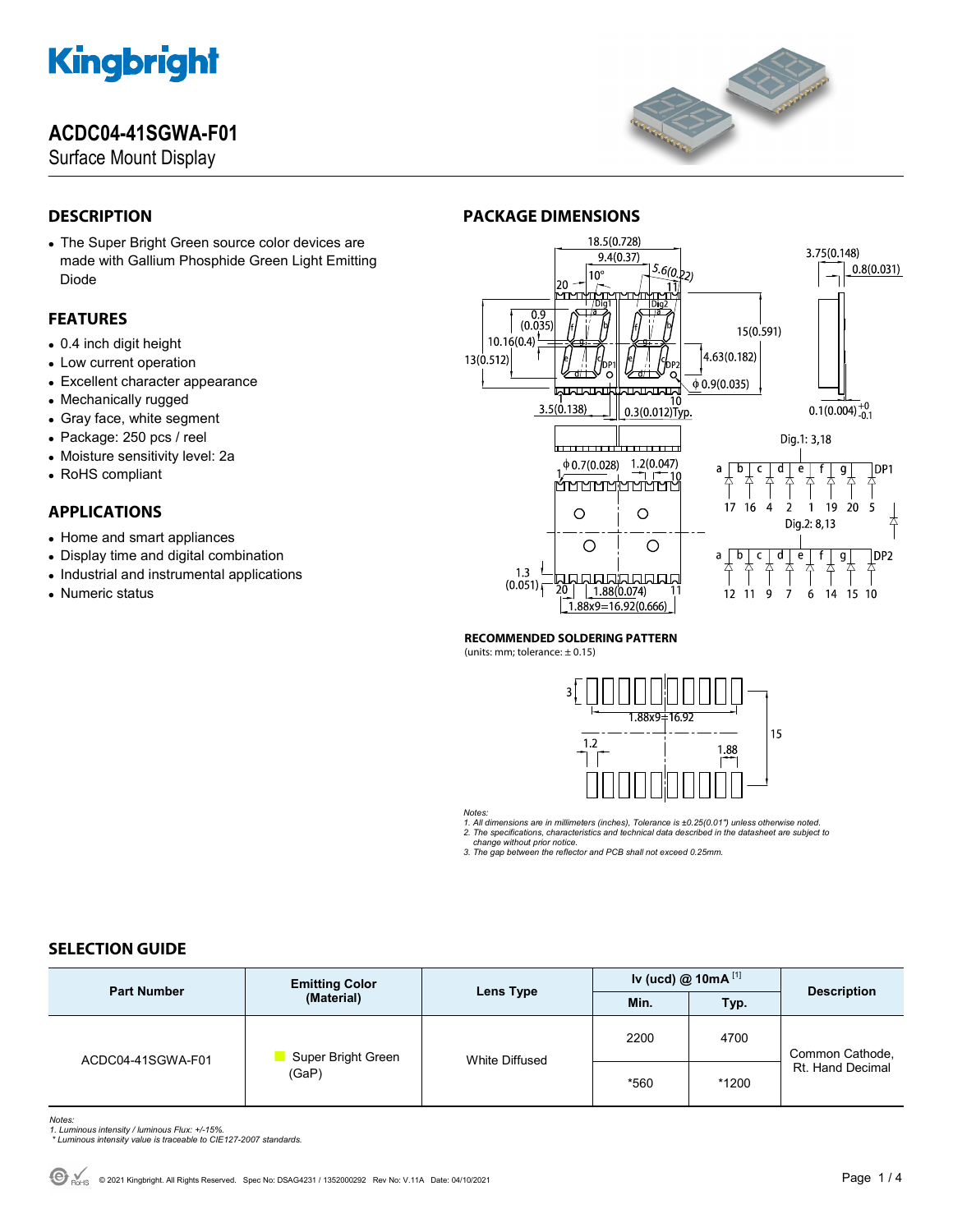#### **ELECTRICAL / OPTICAL CHARACTERISTICS at T<sub>A</sub>=25°C**

| <b>Parameter</b>                                    | Symbol                     |                       | Value |                              | <b>Unit</b> |
|-----------------------------------------------------|----------------------------|-----------------------|-------|------------------------------|-------------|
|                                                     |                            | <b>Emitting Color</b> | Typ.  | Max.                         |             |
| Wavelength at Peak Emission $I_F = 10mA$            | $\lambda_{\rm peak}$       | Super Bright Green    | 565   | $\overline{\phantom{0}}$     | nm          |
| Dominant Wavelength $I_F = 10mA$                    | $\lambda_{\text{dom}}$ [1] | Super Bright Green    | 568   | $\overline{\phantom{0}}$     | nm          |
| Spectral Bandwidth at 50% Φ REL MAX<br>$I_F = 10mA$ | Δλ                         | Super Bright Green    | 30    | $\qquad \qquad \blacksquare$ | nm          |
| Capacitance                                         | C                          | Super Bright Green    | 15    | $\overline{\phantom{a}}$     | pF          |
| Forward Voltage $I_F = 10mA$                        | $V_F$ <sup>[2]</sup>       | Super Bright Green    | 2.0   | 2.4                          | $\vee$      |
| Reverse Current ( $V_R$ = 5V)                       | $I_R$                      | Super Bright Green    |       | 10                           | μA          |

*Notes:* 

*1. The dominant wavelength (*λ*d) above is the setup value of the sorting machine. (Tolerance* λ*d : ±1nm. ) 2. Forward voltage: ±0.1V.* 

3. Wavelength value is traceable to CIE127-2007 standards.<br>4. Excess driving current and / or operating temperature higher than recommended conditions may result in severe light degradation or premature failure.

#### **ABSOLUTE MAXIMUM RATINGS at T<sub>A</sub>=25°C**

| Parameter                               | Symbol                  | Value          | Unit        |
|-----------------------------------------|-------------------------|----------------|-------------|
| Power Dissipation                       | $P_D$                   | 62.5           | mW          |
| Reverse Voltage                         | $V_R$                   | 5              | $\vee$      |
| Junction Temperature                    | $T_j$                   | 110            | $^{\circ}C$ |
| <b>Operating Temperature</b>            | $T_{op}$                | $-40$ to $+85$ | $^{\circ}C$ |
| Storage Temperature                     | $T_{\text{stg}}$        | $-40$ to $+85$ | $^{\circ}C$ |
| DC Forward Current                      | ΙF                      | 25             | mA          |
| Peak Forward Current                    | $I_{FM}$ <sup>[1]</sup> | 140            | mA          |
| Electrostatic Discharge Threshold (HBM) |                         | 8000           | $\vee$      |

Notes:<br>1. 1/10 Duty Cycle, 0.1ms Pulse Width.<br>2. Relative humidity levels maintained between 40% and 60% in production area are recommended to avoid the build-up of static electricity – Ref JEDEC/JESD625-A and JEDEC/J-STD-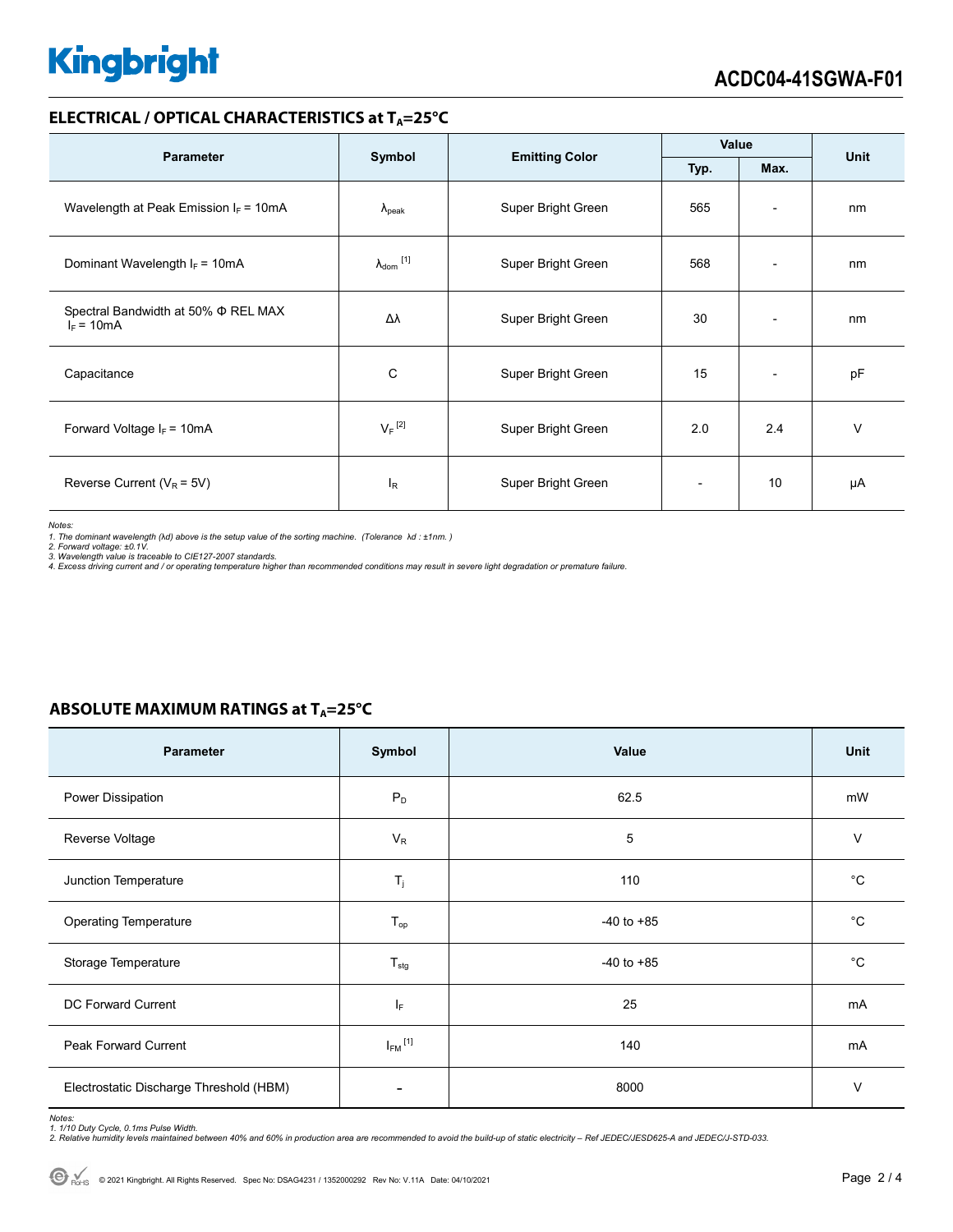#### **TECHNICAL DATA**



#### **SUPER BRIGHT GREEN**



#### **REFLOW SOLDERING PROFILE for LEAD-FREE SMD PROCESS**



#### *Notes:*

- *1. Don't cause stress to the LEDs while it is exposed to high temperature.*
- 

#### **TAPE SPECIFICATIONS** (units: mm)



#### **REEL DIMENSION** (units: mm)



*<sup>2.</sup> The maximum number of reflow soldering passes is 2 times. 3. Reflow soldering is recommended. Other soldering methods are not recommended as they might cause damage to the product.*